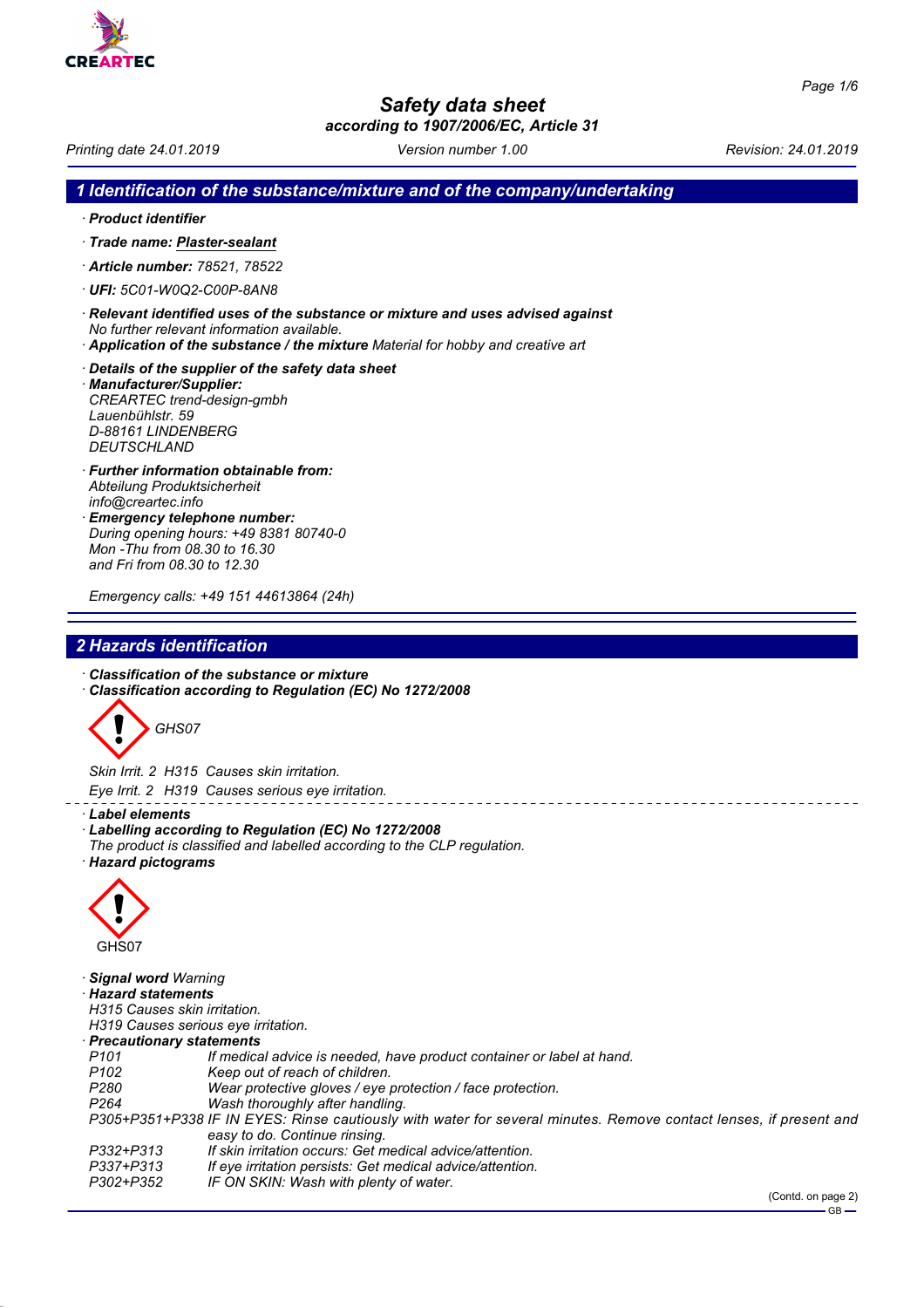*Safety data sheet according to 1907/2006/EC, Article 31*

*Printing date 24.01.2019 Version number 1.00 Revision: 24.01.2019*

*Trade name: Plaster-sealant*

*· Other hazards*

- *· Results of PBT and vPvB assessment*
- *· PBT: Not applicable.*
- *· vPvB: Not applicable.*

#### *3 Composition/information on ingredients*

*· Chemical characterisation: Mixtures*

*· Description: Mixture of substances listed below with nonhazardous additions.*

| $\cdot$ Dangerous components:                                                             |                                |                                       |                        |  |  |
|-------------------------------------------------------------------------------------------|--------------------------------|---------------------------------------|------------------------|--|--|
| CAS: 31795-24-1<br>EINECS: 250-807-9                                                      | Potassium methylsilanetriolate | Skin Corr. 1A, H314; Eye Dam. 1, H318 | $  > 2.5 - \leq 10\% $ |  |  |
| Additional information: For the wording of the listed hazard phrases refer to section 16. |                                |                                       |                        |  |  |

#### *4 First aid measures*

- *· Description of first aid measures*
- *· General information: Immediately remove any clothing soiled by the product.*
- *· After inhalation: In case of unconsciousness place patient stably in side position for transportation.*
- *· After skin contact: Immediately wash with water and soap and rinse thoroughly.*
- *· After eye contact: Rinse opened eye for several minutes under running water. If symptoms persist, consult a doctor.*
- *· After swallowing: If symptoms persist consult doctor.*
- *· Information for doctor:*
- *· Most important symptoms and effects, both acute and delayed No further relevant information available.*
- *· Indication of any immediate medical attention and special treatment needed No further relevant information available.*

## *5 Firefighting measures*

- *· Extinguishing media*
- *· Suitable extinguishing agents: Use fire extinguishing methods suitable to surrounding conditions.*
- *· Special hazards arising from the substance or mixture No further relevant information available.*
- *· Advice for firefighters*
- *· Protective equipment: No special measures required.*

## *6 Accidental release measures*

- *· Personal precautions, protective equipment and emergency procedures Not required.*
- *· Environmental precautions:*
- *Dilute with plenty of water.*
- *Do not allow to enter sewers/ surface or ground water.*
- *· Methods and material for containment and cleaning up:*
- *Absorb with liquid-binding material (sand, diatomite, acid binders, universal binders, sawdust).*
- *· Reference to other sections*
- *See Section 7 for information on safe handling.*
- *See Section 8 for information on personal protection equipment.*
- *See Section 13 for disposal information.*

## *7 Handling and storage*

- *· Handling:*
- *· Precautions for safe handling No special precautions are necessary if used correctly.*
- *· Information about fire and explosion protection: No special measures required.*
- *· Conditions for safe storage, including any incompatibilities*
- *· Storage:*
- *· Requirements to be met by storerooms and receptacles: No special requirements.*
- *· Information about storage in one common storage facility: Not required.*
- *· Further information about storage conditions: Keep container tightly sealed.*
- *· Storage class: 12*

(Contd. of page 1)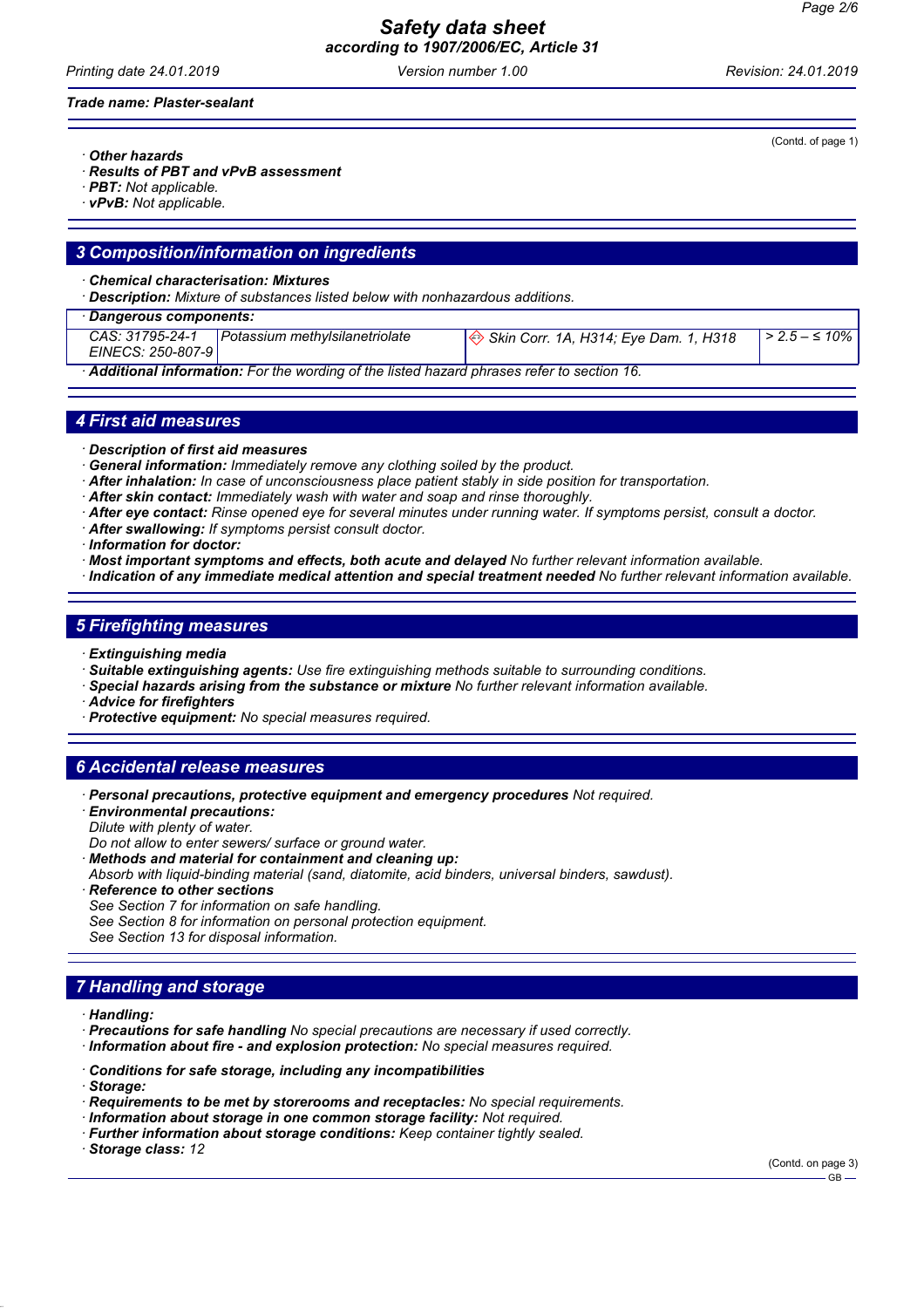*Printing date 24.01.2019 Version number 1.00 Revision: 24.01.2019*

#### *Trade name: Plaster-sealant*

*· Specific end use(s) No further relevant information available.*

#### *8 Exposure controls/personal protection*

- *· Additional information about design of technical facilities: No further data; see item 7.*
- *· Control parameters*
- *· Ingredients with limit values that require monitoring at the workplace:*
- *The product does not contain any relevant quantities of materials with critical values that have to be monitored at the workplace.*
- *· Additional information: The lists valid during the making were used as basis.*
- *· Exposure controls*
- *· Personal protective equipment:*
- *· General protective and hygienic measures: Keep away from foodstuffs, beverages and feed. Immediately remove all soiled and contaminated clothing Wash hands before breaks and at the end of work. Avoid contact with the eyes and skin.*
- *· Respiratory protection: Not required.*
- *· Protection of hands:*



\_S*Protective gloves*

*The glove material has to be impermeable and resistant to the product/ the substance/ the preparation. Due to missing tests no recommendation to the glove material can be given for the product/ the preparation/ the chemical mixture.*

*Selection of the glove material on consideration of the penetration times, rates of diffusion and the degradation · Material of gloves*

*The selection of the suitable gloves does not only depend on the material, but also on further marks of quality and varies from manufacturer to manufacturer. As the product is a preparation of several substances, the resistance of the glove material can not be calculated in advance and has therefore to be checked prior to the application. · Penetration time of glove material*

*The exact break through time has to be found out by the manufacturer of the protective gloves and has to be observed. · Eye protection:*



\_R*Tightly sealed goggles*

*· Body protection: Protective work clothing*

# *9 Physical and chemical properties*

| Information on basic physical and chemical properties          |
|----------------------------------------------------------------|
|                                                                |
| Fluid<br>Colourless                                            |
| Odourless                                                      |
| Not determined.                                                |
| < 11.5                                                         |
| 5 °C<br>Initial boiling point and boiling range: $100 °C$      |
| Not applicable.                                                |
| Not applicable.                                                |
| Not determined.                                                |
| Product is not selfigniting.                                   |
| Product does not present an explosion hazard.<br>$\sim$ $\sim$ |
|                                                                |

(Contd. of page 2)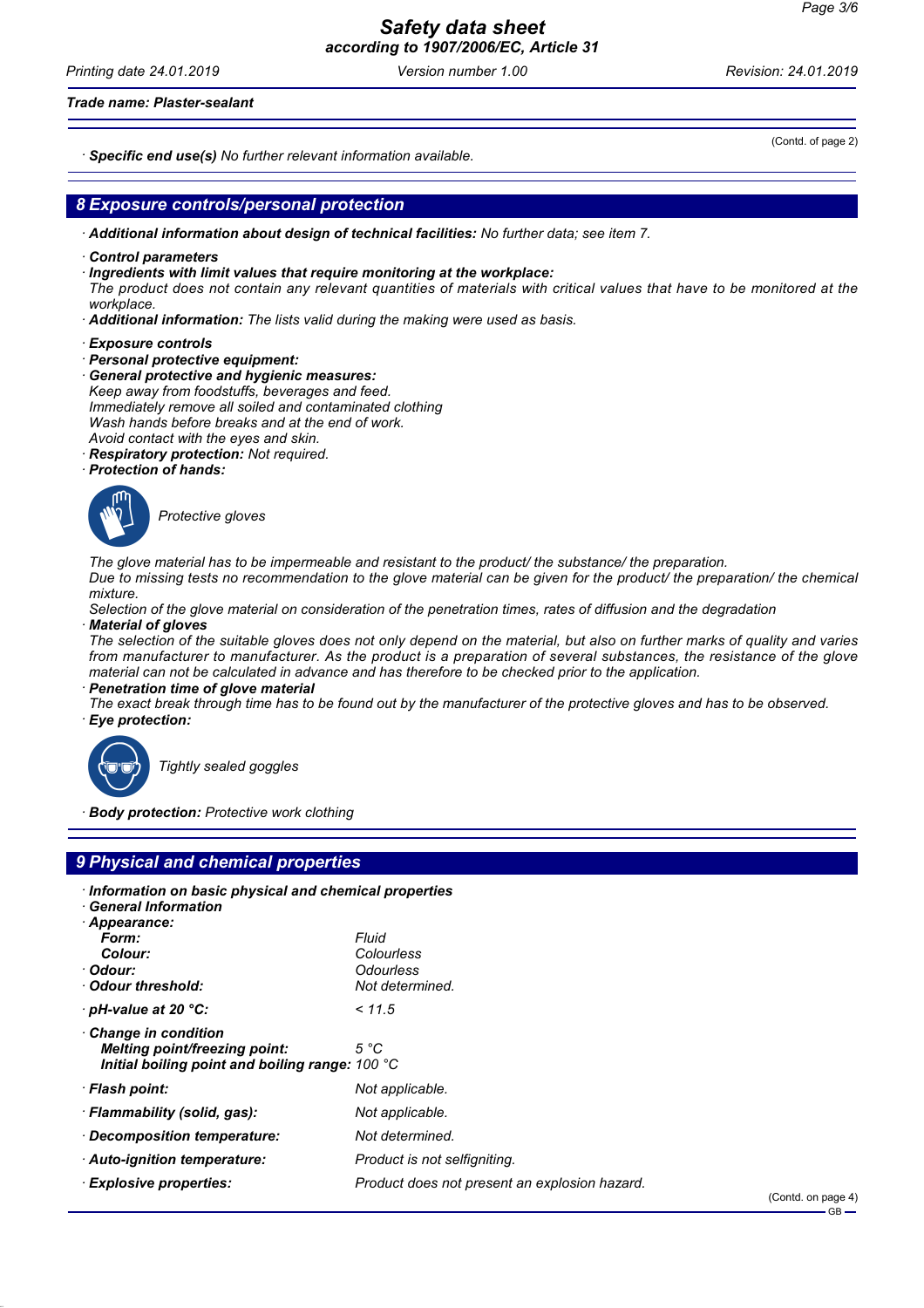*Printing date 24.01.2019 Version number 1.00 Revision: 24.01.2019*

(Contd. of page 3)

#### *Trade name: Plaster-sealant*

| <b>Explosion limits:</b><br>Lower:<br>Upper:                                                             | Not determined.<br>Not determined.                                       |
|----------------------------------------------------------------------------------------------------------|--------------------------------------------------------------------------|
| $\cdot$ Vapour pressure at 20 °C:                                                                        | $\leq$ 23 hPa                                                            |
| $\cdot$ Density at 20 $^{\circ}$ C:<br>· Relative density<br>· Vapour density<br><b>Evaporation rate</b> | 1.04 $g/cm^{3}$<br>Not determined.<br>Not determined.<br>Not determined. |
| $\cdot$ Solubility in / Miscibility with<br>water:                                                       | Fully miscible.                                                          |
| $\cdot$ Partition coefficient: n-octanol/water:                                                          | Not determined.                                                          |
| · Viscosity:<br>Dynamic:<br><b>Kinematic:</b>                                                            | Not determined.<br>Not determined.                                       |
| · Solvent content:<br>Water:<br>Other information                                                        | 97.0%<br>No further relevant information available.                      |

# *10 Stability and reactivity*

*· Reactivity No further relevant information available.*

- *· Chemical stability*
- *· Thermal decomposition / conditions to be avoided: No decomposition if used according to specifications.*
- *· Possibility of hazardous reactions Reacts with acids.*
- *· Conditions to avoid No further relevant information available.*
- *· Incompatible materials: No further relevant information available.*
- *· Hazardous decomposition products: No dangerous decomposition products known.*

## *11 Toxicological information*

- *· Information on toxicological effects*
- *· Acute toxicity Based on available data, the classification criteria are not met.*
- *· Primary irritant effect:*
- *· Skin corrosion/irritation*
- *Causes skin irritation.*
- *· Serious eye damage/irritation*
- *Causes serious eye irritation.*
- *· Respiratory or skin sensitisation Based on available data, the classification criteria are not met.*
- *· CMR effects (carcinogenity, mutagenicity and toxicity for reproduction)*
- *· Germ cell mutagenicity Based on available data, the classification criteria are not met.*
- *· Carcinogenicity Based on available data, the classification criteria are not met.*
- *· Reproductive toxicity Based on available data, the classification criteria are not met.*
- *· STOT-single exposure Based on available data, the classification criteria are not met.*
- *· STOT-repeated exposure Based on available data, the classification criteria are not met.*
- *· Aspiration hazard Based on available data, the classification criteria are not met.*

# *12 Ecological information*

| <b>Toxicity</b> |  |
|-----------------|--|
|-----------------|--|

| · Aquatic toxicity: |  |  |
|---------------------|--|--|
|---------------------|--|--|

*31795-24-1 Potassium methylsilanetriolate*

*EC50 500 mg/kg (freshwater invertebrates) (48h)*

- *LC50 500 mg/l (freshwater fish) (96h)*
- *· Persistence and degradability No further relevant information available.*
- *· Behaviour in environmental systems:*
- *· Bioaccumulative potential No further relevant information available.*
- *· Mobility in soil No further relevant information available.*

(Contd. on page 5)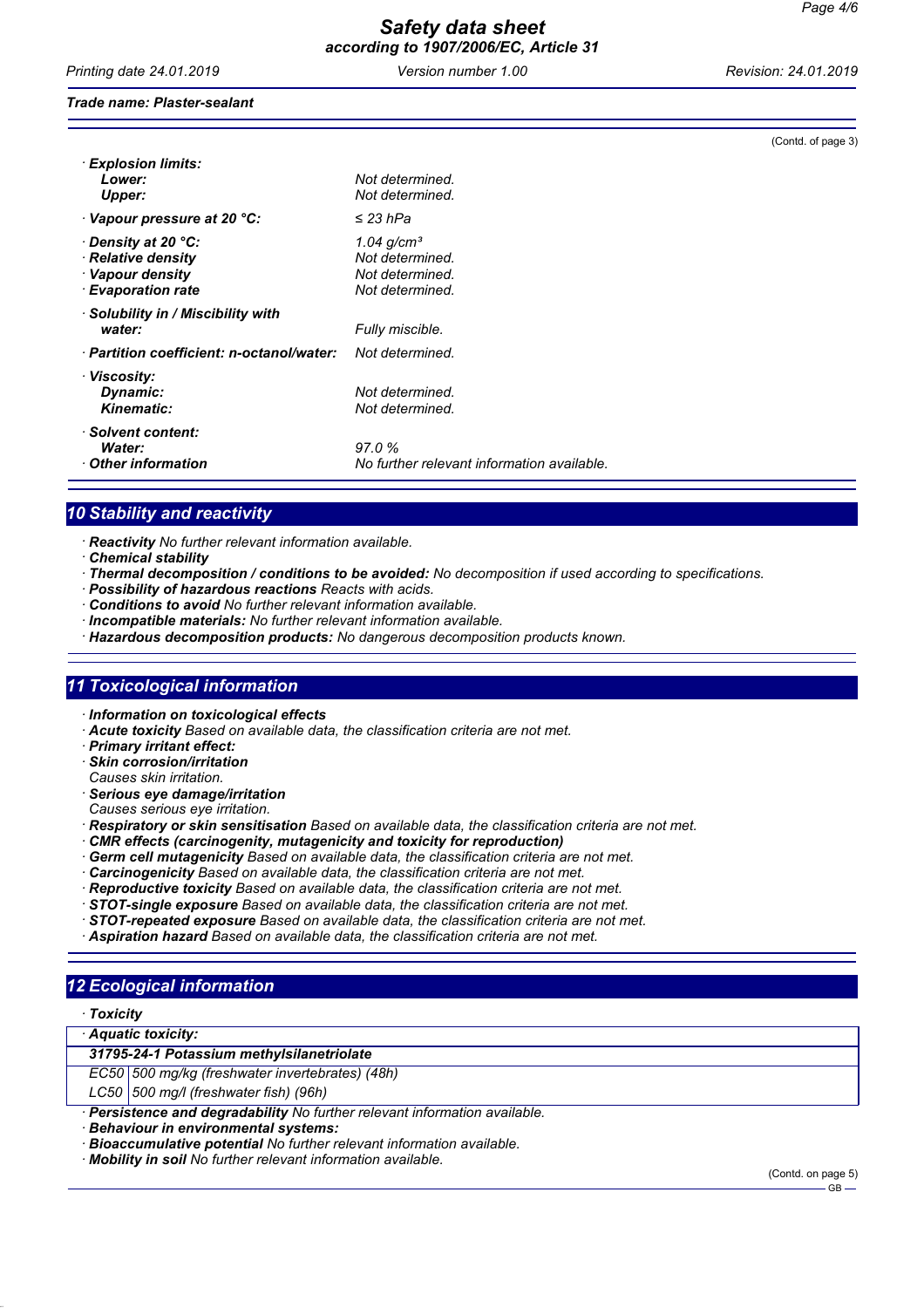#### *Safety data sheet according to 1907/2006/EC, Article 31*

*Printing date 24.01.2019 Version number 1.00 Revision: 24.01.2019*

#### *Trade name: Plaster-sealant*

#### *· Additional ecological information:*

*· General notes:*

*Water hazard class 1 (German Regulation) (Self-assessment): slightly hazardous for water Do not allow undiluted product or large quantities of it to reach ground water, water course or sewage system.*

*· Results of PBT and vPvB assessment*

- *· PBT: Not applicable.*
- *· vPvB: Not applicable.*

*· Other adverse effects No further relevant information available.*

# *13 Disposal considerations*

*· Waste treatment methods*

*· Recommendation Must not be disposed together with household garbage. Do not allow product to reach sewage system.*

*· European waste catalogue*

*HP 4 Irritant - skin irritation and eye damage*

*· Uncleaned packaging:*

- *· Recommendation: Disposal must be made according to official regulations.*
- *· Recommended cleansing agents: Water, if necessary together with cleansing agents.*

## *14 Transport information*

| · UN-Number<br>· ADR, ADN, IMDG, IATA<br>$\cdot$ UN proper shipping name<br>· ADR, ADN, IMDG, IATA<br>· Transport hazard class(es) | not regulated<br>not regulated   |  |
|------------------------------------------------------------------------------------------------------------------------------------|----------------------------------|--|
| · ADR, ADN, IMDG, IATA<br>∙ Class<br>· Packing group                                                                               | not regulated                    |  |
| · ADR. IMDG. IATA<br>· Environmental hazards:                                                                                      | not regulated<br>Not applicable. |  |
| $\cdot$ Special precautions for user                                                                                               | Not applicable.                  |  |
| Transport in bulk according to Annex II of Marpol and                                                                              |                                  |  |
| the IBC Code                                                                                                                       | Not applicable.                  |  |
| $\cdot$ UN "Model Requiation":                                                                                                     | not regulated                    |  |

## *15 Regulatory information*

*· Safety, health and environmental regulations/legislation specific for the substance or mixture*

*· Directive 2012/18/EU*

- *· Named dangerous substances ANNEX I None of the ingredients is listed.*
- *· REGULATION (EC) No 1907/2006 ANNEX XVII Conditions of restriction: 3*
- *· Chemical safety assessment: A Chemical Safety Assessment has not been carried out.*

#### *16 Other information*

*This information is based on our present knowledge. However, this shall not constitute a guarantee for any specific product features and shall not establish a legally valid contractual relationship.*

*· Relevant phrases*

*H314 Causes severe skin burns and eye damage. H318 Causes serious eye damage.*

*· Department issuing SDS: Abteilung Produktsicherheit*

- *· Contact: Dr. B. Gangnus*
- *· Abbreviations and acronyms:*

*ADR: Accord européen sur le transport des marchandises dangereuses par Route (European Agreement concerning the International Carriage of Dangerous Goods by Road) IMDG: International Maritime Code for Dangerous Goods*

*IATA: International Air Transport Association*

*GHS: Globally Harmonised System of Classification and Labelling of Chemicals*

*EINECS: European Inventory of Existing Commercial Chemical Substances ELINCS: European List of Notified Chemical Substances*

*CAS: Chemical Abstracts Service (division of the American Chemical Society)*

(Contd. of page 4)